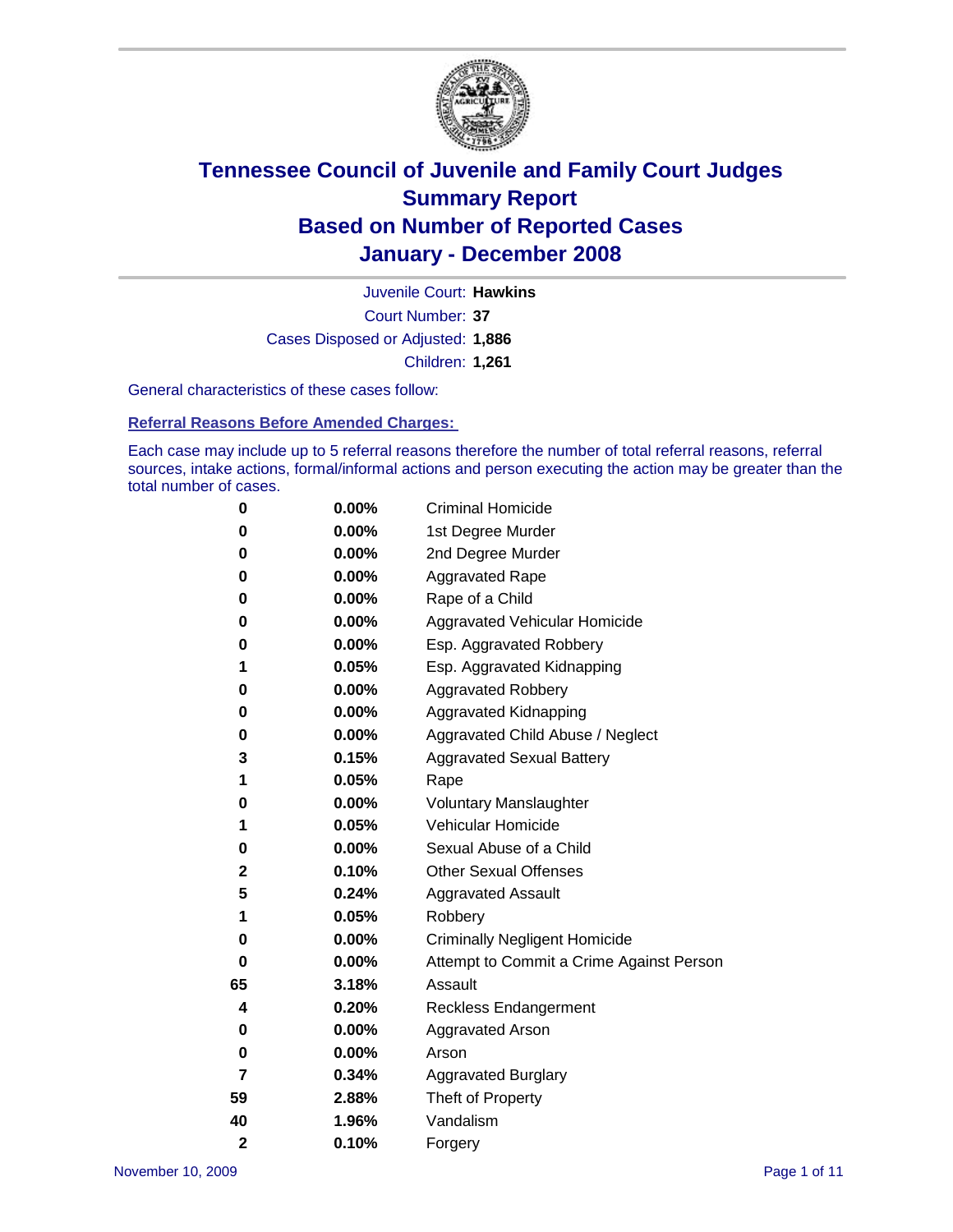

Court Number: **37** Juvenile Court: **Hawkins** Cases Disposed or Adjusted: **1,886** Children: **1,261**

#### **Referral Reasons Before Amended Charges:**

Each case may include up to 5 referral reasons therefore the number of total referral reasons, referral sources, intake actions, formal/informal actions and person executing the action may be greater than the total number of cases.

| 0         | 0.00%    | <b>Worthless Checks</b>                                     |
|-----------|----------|-------------------------------------------------------------|
| 0         | 0.00%    | Illegal Possession / Fraudulent Use of Credit / Debit Cards |
| 25        | 1.22%    | <b>Burglary</b>                                             |
| 0         | 0.00%    | Unauthorized Use of a Vehicle                               |
| 0         | $0.00\%$ | <b>Cruelty to Animals</b>                                   |
| $\bf{0}$  | 0.00%    | Sale of Controlled Substances                               |
| 33        | 1.61%    | <b>Other Drug Offenses</b>                                  |
| 28        | 1.37%    | <b>Possession of Controlled Substances</b>                  |
| $\pmb{0}$ | $0.00\%$ | <b>Criminal Attempt</b>                                     |
| 4         | 0.20%    | Carrying Weapons on School Property                         |
| 9         | 0.44%    | Unlawful Carrying / Possession of a Weapon                  |
| 4         | 0.20%    | <b>Evading Arrest</b>                                       |
| 0         | 0.00%    | Escape                                                      |
| 0         | 0.00%    | Driving Under Influence (DUI)                               |
| 28        | 1.37%    | Possession / Consumption of Alcohol                         |
| 10        | 0.49%    | Resisting Stop, Frisk, Halt, Arrest or Search               |
| 0         | 0.00%    | <b>Aggravated Criminal Trespass</b>                         |
| 5         | 0.24%    | Harassment                                                  |
| 0         | 0.00%    | Failure to Appear                                           |
| 7         | 0.34%    | Filing a False Police Report                                |
| 1         | 0.05%    | Criminal Impersonation                                      |
| 60        | 2.93%    | <b>Disorderly Conduct</b>                                   |
| 19        | 0.93%    | <b>Criminal Trespass</b>                                    |
| 5         | 0.24%    | Public Intoxication                                         |
| 0         | 0.00%    | Gambling                                                    |
| 218       | 10.65%   | Traffic                                                     |
| 6         | 0.29%    | Local Ordinances                                            |
| 0         | 0.00%    | Violation of Wildlife Regulations                           |
| 4         | 0.20%    | Contempt of Court                                           |
| 115       | 5.62%    | Violation of Probation                                      |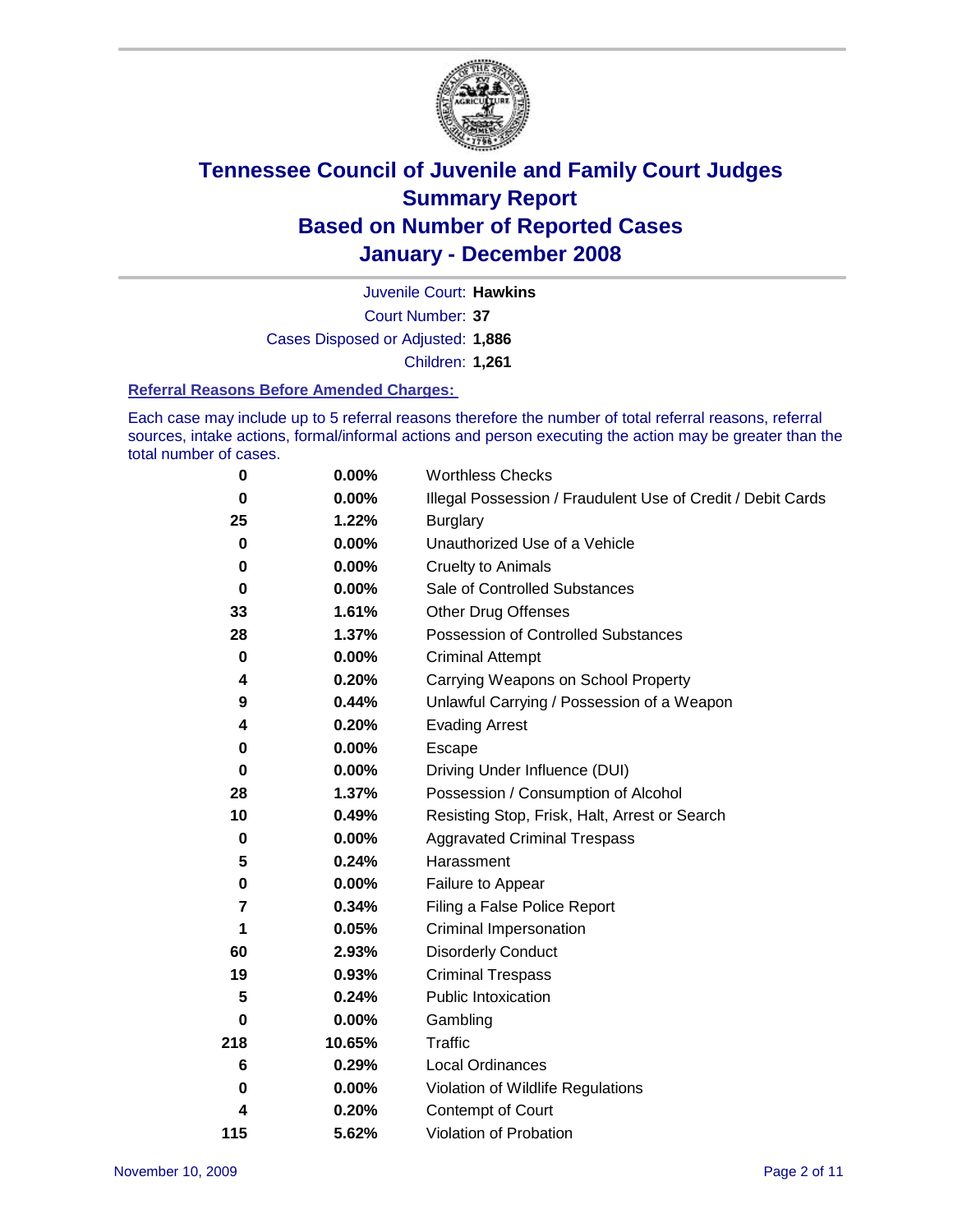

Court Number: **37** Juvenile Court: **Hawkins** Cases Disposed or Adjusted: **1,886** Children: **1,261**

#### **Referral Reasons Before Amended Charges:**

Each case may include up to 5 referral reasons therefore the number of total referral reasons, referral sources, intake actions, formal/informal actions and person executing the action may be greater than the total number of cases.

| 0            | 0.00%    | Violation of Aftercare                 |
|--------------|----------|----------------------------------------|
| 31           | 1.52%    | Unruly Behavior                        |
| 206          | 10.07%   | Truancy                                |
| 17           | 0.83%    | In-State Runaway                       |
| 1            | 0.05%    | Out-of-State Runaway                   |
| 91           | 4.45%    | Possession of Tobacco Products         |
| 0            | $0.00\%$ | Violation of a Valid Court Order       |
| 5            | 0.24%    | Violation of Curfew                    |
| $\mathbf 0$  | 0.00%    | Sexually Abused Child                  |
| 0            | 0.00%    | <b>Physically Abused Child</b>         |
| 10           | 0.49%    | Dependency / Neglect                   |
| 12           | 0.59%    | <b>Termination of Parental Rights</b>  |
| 0            | 0.00%    | <b>Violation of Pretrial Diversion</b> |
| 0            | 0.00%    | Violation of Informal Adjustment       |
| $\mathbf{2}$ | 0.10%    | <b>Judicial Review</b>                 |
| 0            | 0.00%    | <b>Administrative Review</b>           |
| 130          | 6.35%    | <b>Foster Care Review</b>              |
| 366          | 17.89%   | Custody                                |
| 32           | 1.56%    | Visitation                             |
| 24           | 1.17%    | Paternity / Legitimation               |
| 4            | 0.20%    | <b>Child Support</b>                   |
| 0            | 0.00%    | <b>Request for Medical Treatment</b>   |
| 0            | 0.00%    | <b>Consent to Marry</b>                |
| 343          | 16.76%   | Other                                  |
| 2,046        | 100.00%  | <b>Total Referrals</b>                 |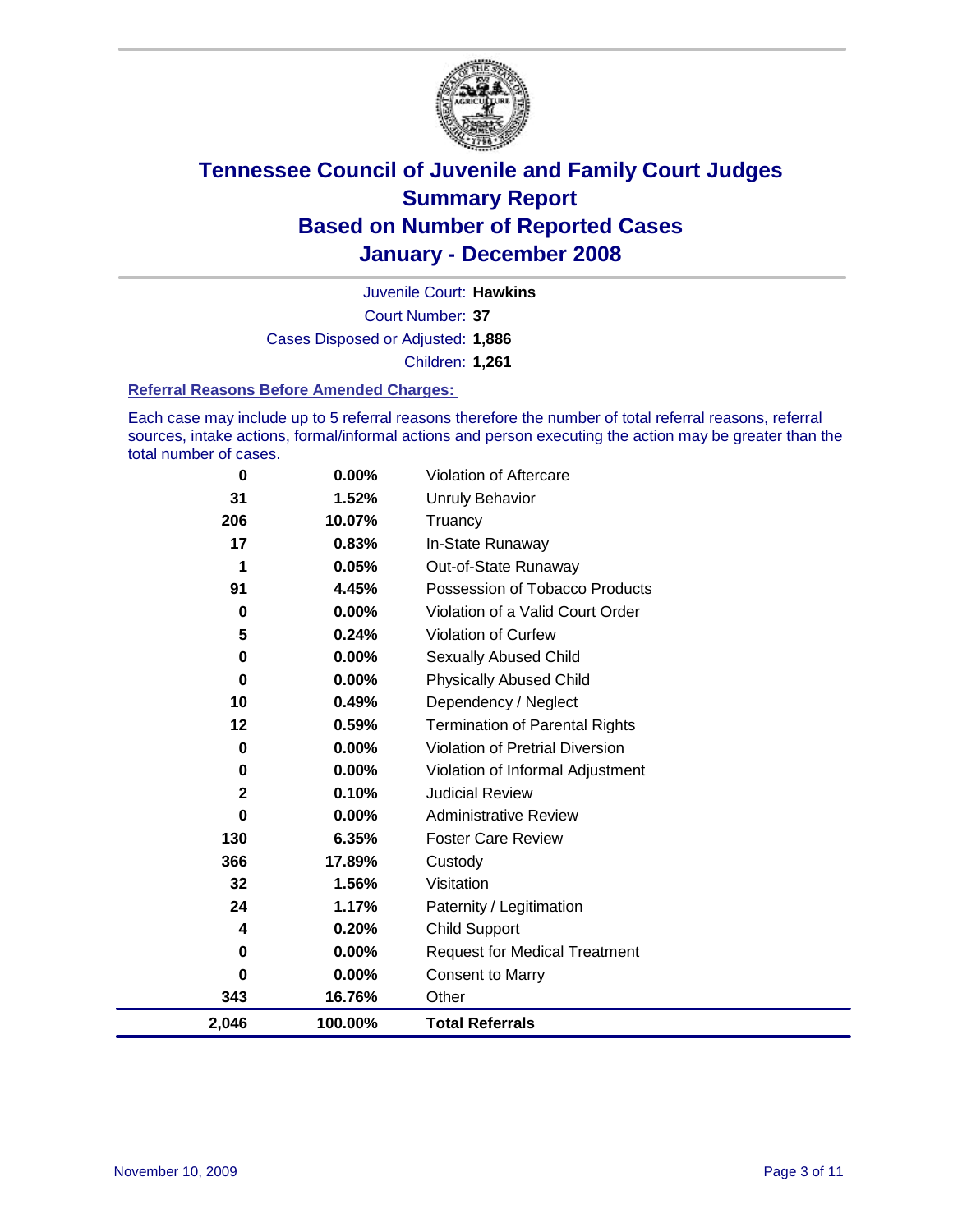

|                                   |          | Juvenile Court: Hawkins           |  |  |
|-----------------------------------|----------|-----------------------------------|--|--|
|                                   |          | Court Number: 37                  |  |  |
| Cases Disposed or Adjusted: 1,886 |          |                                   |  |  |
|                                   |          | <b>Children: 1,261</b>            |  |  |
| <b>Referral Sources: 1</b>        |          |                                   |  |  |
| 587                               | 28.69%   | Law Enforcement                   |  |  |
| 280                               | 13.69%   | Parents                           |  |  |
| 181                               | 8.85%    | Relatives                         |  |  |
| 0                                 | $0.00\%$ | Self                              |  |  |
| 353                               | 17.25%   | School                            |  |  |
| 0                                 | $0.00\%$ | <b>CSA</b>                        |  |  |
| 338                               | 16.52%   | <b>DCS</b>                        |  |  |
| 28                                | $1.37\%$ | <b>Other State Department</b>     |  |  |
| 1                                 | 0.05%    | <b>District Attorney's Office</b> |  |  |
| 116                               | 5.67%    | <b>Court Staff</b>                |  |  |
| 77                                | 3.76%    | Social Agency                     |  |  |

**0.10%** Other Court

 **0.00%** Hospital **0.00%** Unknown **1.32%** Other

**0.20%** Child & Parent

**2,046 100.00% Total Referral Sources**

### **Age of Child at Referral: 2**

| 1,261 | 100.00% | <b>Total Child Count</b> |  |
|-------|---------|--------------------------|--|
| 0     | 0.00%   | <b>Unknown</b>           |  |
| 34    | 2.70%   | Ages 19 and Over         |  |
| 246   | 19.51%  | Ages 17 through 18       |  |
| 337   | 26.72%  | Ages 15 through 16       |  |
| 136   | 10.79%  | Ages 13 through 14       |  |
| 72    | 5.71%   | Ages 11 through 12       |  |
| 436   | 34.58%  | Ages 10 and Under        |  |
|       |         |                          |  |

**2.54%** Victim

<sup>1</sup> If different than number of Referral Reasons (2046), verify accuracy of your court's data.

<sup>2</sup> One child could be counted in multiple categories, verify accuracy of your court's data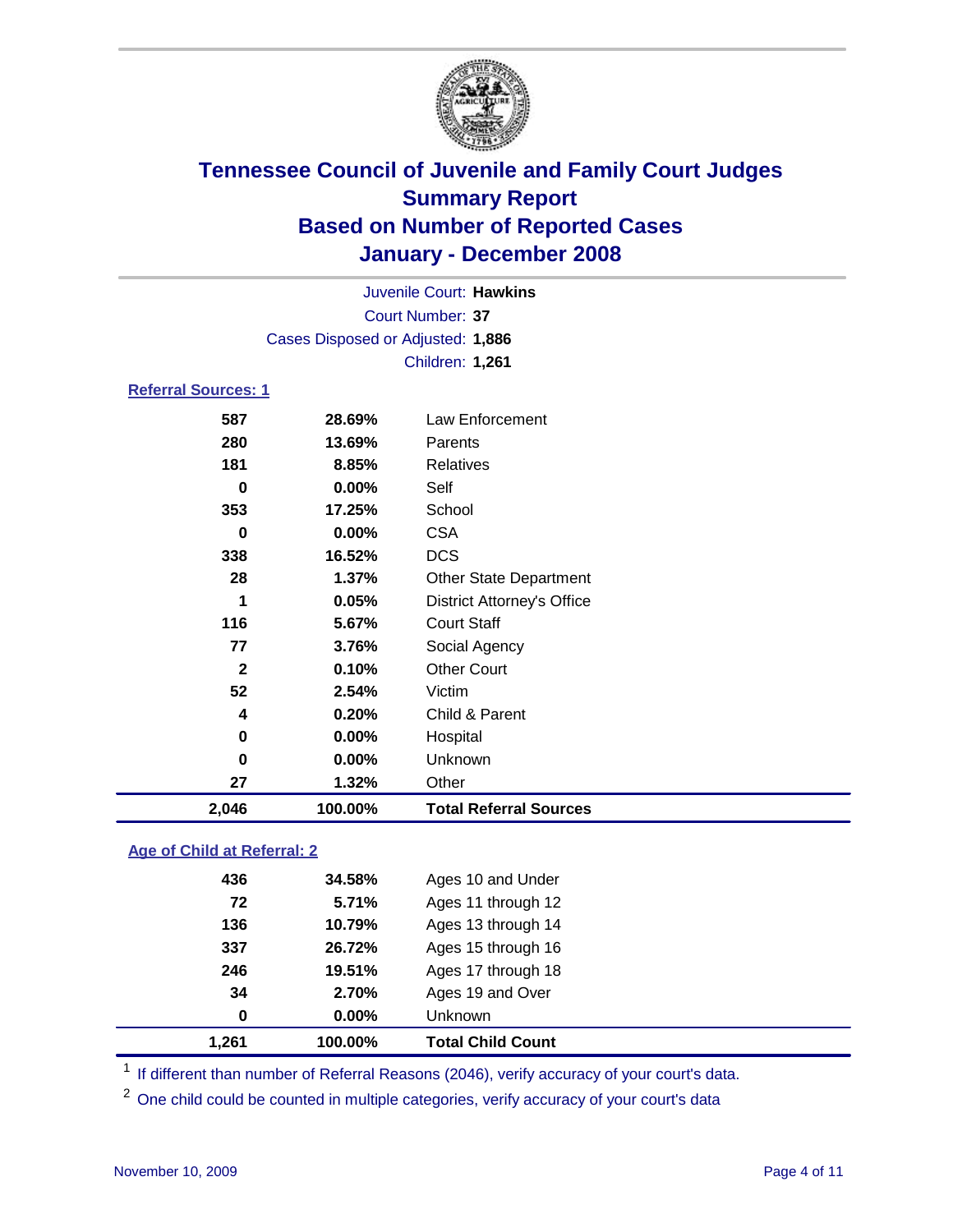

| Juvenile Court: Hawkins                 |                                   |                          |  |  |  |
|-----------------------------------------|-----------------------------------|--------------------------|--|--|--|
| Court Number: 37                        |                                   |                          |  |  |  |
|                                         | Cases Disposed or Adjusted: 1,886 |                          |  |  |  |
|                                         |                                   | Children: 1,261          |  |  |  |
| Sex of Child: 1                         |                                   |                          |  |  |  |
| 700                                     | 55.51%                            | Male                     |  |  |  |
| 561                                     | 44.49%                            | Female                   |  |  |  |
| $\bf{0}$                                | 0.00%                             | Unknown                  |  |  |  |
| 1,261                                   | 100.00%                           | <b>Total Child Count</b> |  |  |  |
| Race of Child: 1                        |                                   |                          |  |  |  |
| 1,243                                   | 98.57%                            | White                    |  |  |  |
| 13                                      | 1.03%                             | African American         |  |  |  |
| 0                                       | 0.00%                             | Native American          |  |  |  |
| 0                                       | 0.00%                             | Asian                    |  |  |  |
| 4                                       | 0.32%                             | Mixed                    |  |  |  |
| 1                                       | 0.08%                             | Unknown                  |  |  |  |
| 1,261                                   | 100.00%                           | <b>Total Child Count</b> |  |  |  |
| <b>Hispanic Origin: 1</b>               |                                   |                          |  |  |  |
| 10                                      | 0.79%                             | Yes                      |  |  |  |
| 1,248                                   | 98.97%                            | No                       |  |  |  |
| 3                                       | 0.24%                             | Unknown                  |  |  |  |
| 1,261                                   | 100.00%                           | <b>Total Child Count</b> |  |  |  |
| <b>School Enrollment of Children: 1</b> |                                   |                          |  |  |  |
| 948                                     |                                   |                          |  |  |  |
| 311                                     | 75.18%<br>24.66%                  | Yes<br>No                |  |  |  |
| $\overline{\mathbf{2}}$                 | 0.16%                             | Unknown                  |  |  |  |
| 1,261                                   | 100.00%                           | <b>Total Child Count</b> |  |  |  |
|                                         |                                   |                          |  |  |  |

<sup>1</sup> One child could be counted in multiple categories, verify accuracy of your court's data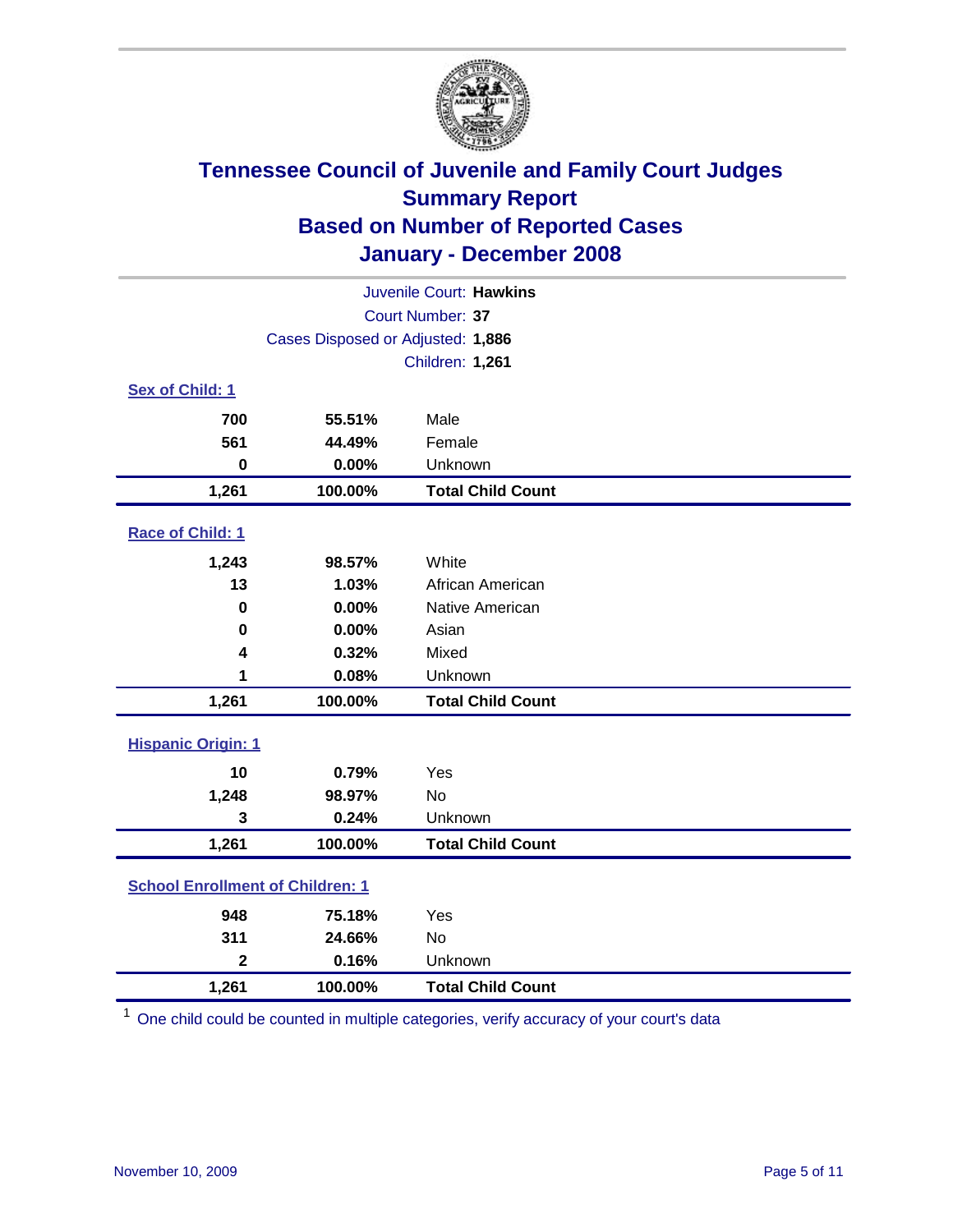

Court Number: **37** Juvenile Court: **Hawkins** Cases Disposed or Adjusted: **1,886** Children: **1,261**

### **Living Arrangement of Child at Time of Referral: 1**

| 1,261 | 100.00%  | <b>Total Child Count</b>     |
|-------|----------|------------------------------|
| 10    | 0.79%    | Other                        |
| 3     | 0.24%    | Unknown                      |
| 42    | $3.33\%$ | Independent                  |
| 0     | 0.00%    | In an Institution            |
| 1     | 0.08%    | In a Residential Center      |
| 9     | 0.71%    | In a Group Home              |
| 79    | 6.26%    | With Foster Family           |
| 12    | 0.95%    | With Adoptive Parents        |
| 250   | 19.83%   | <b>With Relatives</b>        |
| 111   | 8.80%    | <b>With Father</b>           |
| 441   | 34.97%   | With Mother                  |
| 49    | 3.89%    | With Mother and Stepfather   |
| 16    | $1.27\%$ | With Father and Stepmother   |
| 238   | 18.87%   | With Both Biological Parents |
|       |          |                              |

#### **Type of Detention: 2**

| 1.886        | 100.00%  | <b>Total Detention Count</b> |  |
|--------------|----------|------------------------------|--|
| 0            | $0.00\%$ | Other                        |  |
| 1,839        | 97.51%   | Does Not Apply               |  |
| $\mathbf{2}$ | 0.11%    | <b>Unknown</b>               |  |
| 0            | 0.00%    | <b>Psychiatric Hospital</b>  |  |
| 0            | $0.00\%$ | Jail - No Separation         |  |
| 0            | $0.00\%$ | Jail - Partial Separation    |  |
| 0            | $0.00\%$ | Jail - Complete Separation   |  |
| 38           | 2.01%    | Juvenile Detention Facility  |  |
| 7            | 0.37%    | Non-Secure Placement         |  |
|              |          |                              |  |

<sup>1</sup> One child could be counted in multiple categories, verify accuracy of your court's data

<sup>2</sup> If different than number of Cases (1886) verify accuracy of your court's data.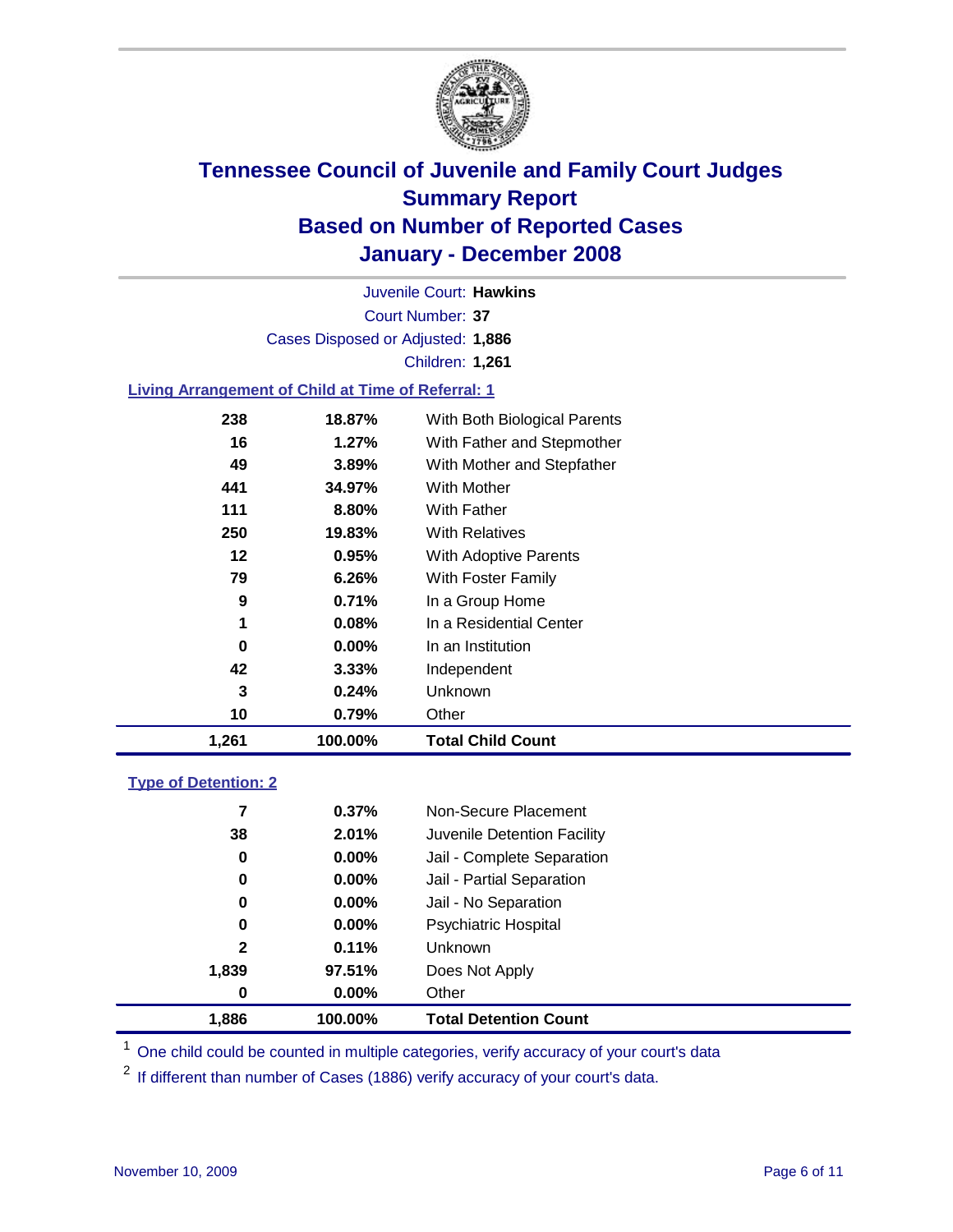

| Juvenile Court: Hawkins  |                                                    |                                                                      |  |  |  |
|--------------------------|----------------------------------------------------|----------------------------------------------------------------------|--|--|--|
|                          | Court Number: 37                                   |                                                                      |  |  |  |
|                          | Cases Disposed or Adjusted: 1,886                  |                                                                      |  |  |  |
|                          |                                                    | <b>Children: 1,261</b>                                               |  |  |  |
|                          | <b>Placement After Secure Detention Hearing: 1</b> |                                                                      |  |  |  |
| 32                       | 1.70%                                              | Returned to Prior Living Arrangement                                 |  |  |  |
| 3                        | 0.16%                                              | Juvenile Detention Facility                                          |  |  |  |
| $\bf{0}$                 | 0.00%                                              | Jail                                                                 |  |  |  |
| 7                        | 0.37%                                              | Shelter / Group Home                                                 |  |  |  |
| $\overline{\mathbf{2}}$  | 0.11%                                              | <b>Foster Family Home</b>                                            |  |  |  |
| $\bf{0}$                 | 0.00%                                              | Psychiatric Hospital                                                 |  |  |  |
|                          | 0.05%                                              | Unknown                                                              |  |  |  |
| 1,839                    | 97.51%                                             | Does Not Apply                                                       |  |  |  |
| 2                        | 0.11%                                              | Other                                                                |  |  |  |
|                          |                                                    |                                                                      |  |  |  |
| 1,886                    | 100.00%                                            | <b>Total Placement Count</b>                                         |  |  |  |
|                          |                                                    |                                                                      |  |  |  |
| <b>Intake Actions: 2</b> |                                                    |                                                                      |  |  |  |
| 1,460                    | 71.36%                                             | <b>Petition Filed</b>                                                |  |  |  |
| 43                       | 2.10%                                              | <b>Motion Filed</b>                                                  |  |  |  |
| 218<br>$\bf{0}$          | 10.65%<br>0.00%                                    | <b>Citation Processed</b>                                            |  |  |  |
| 12                       | 0.59%                                              | Notification of Paternity Processed                                  |  |  |  |
| $\bf{0}$                 | 0.00%                                              | Scheduling of Judicial Review<br>Scheduling of Administrative Review |  |  |  |
| 11                       | 0.54%                                              | Scheduling of Foster Care Review                                     |  |  |  |
| $\bf{0}$                 | 0.00%                                              | Unknown                                                              |  |  |  |
| 0                        | 0.00%                                              | Does Not Apply                                                       |  |  |  |
| 302                      | 14.76%                                             | Other                                                                |  |  |  |

<sup>1</sup> If different than number of Cases (1886) verify accuracy of your court's data.

<sup>2</sup> If different than number of Referral Reasons (2046), verify accuracy of your court's data.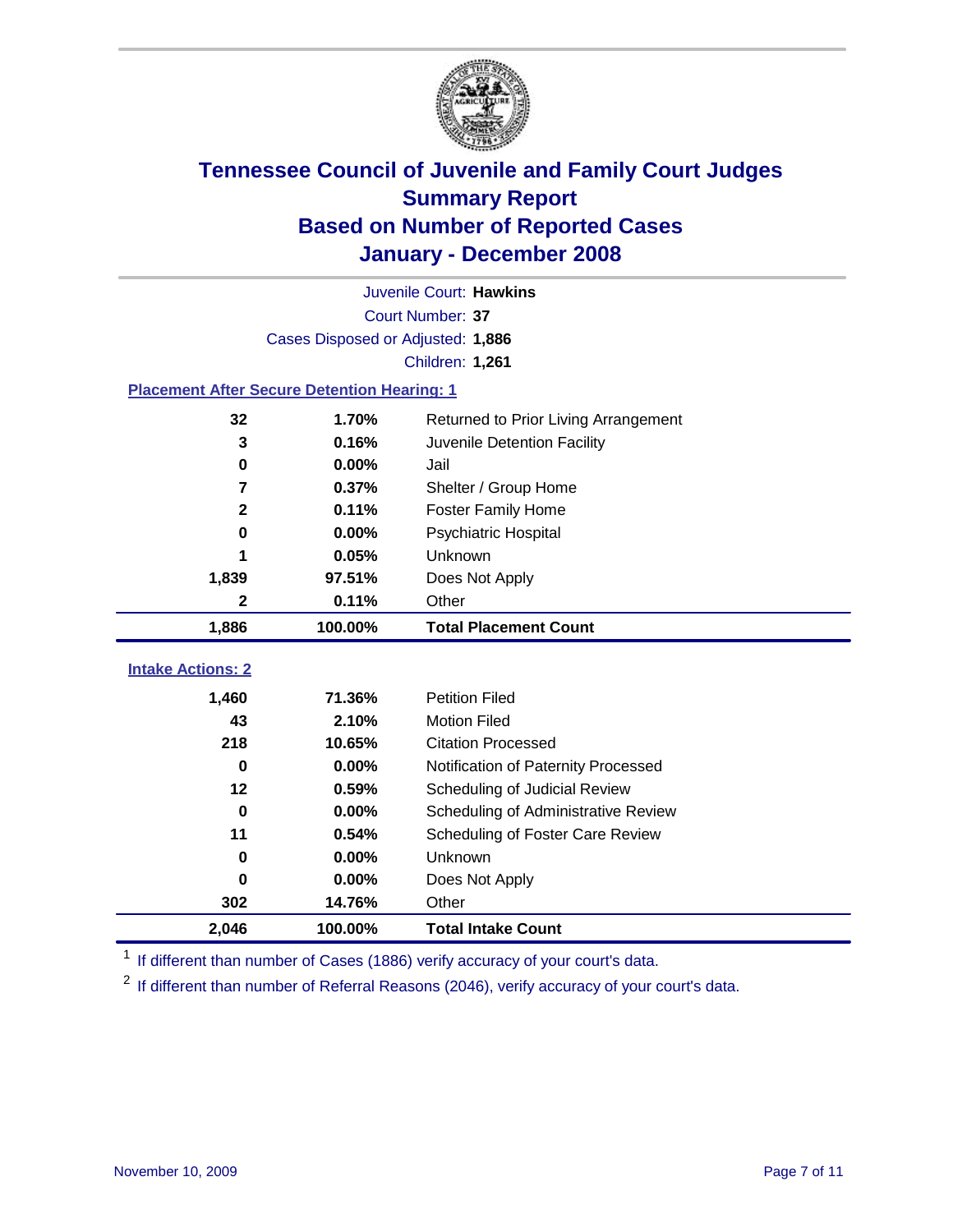

Court Number: **37** Juvenile Court: **Hawkins** Cases Disposed or Adjusted: **1,886** Children: **1,261**

#### **Last Grade Completed by Child: 1**

| 1,261    | 100.00% | <b>Total Child Count</b> |
|----------|---------|--------------------------|
| 9        | 0.71%   | Other                    |
| 81       | 6.42%   | Unknown                  |
| $\bf{0}$ | 0.00%   | Never Attended School    |
| 43       | 3.41%   | Graduated                |
| 4        | 0.32%   | <b>GED</b>               |
| 0        | 0.00%   | Non-Graded Special Ed    |
| 20       | 1.59%   | 12th Grade               |
| 185      | 14.67%  | 11th Grade               |
| 161      | 12.77%  | 10th Grade               |
| 128      | 10.15%  | 9th Grade                |
| 90       | 7.14%   | 8th Grade                |
| 62       | 4.92%   | 7th Grade                |
| 46       | 3.65%   | 6th Grade                |
| 15       | 1.19%   | 5th Grade                |
| 36       | 2.85%   | 4th Grade                |
| 38       | 3.01%   | 3rd Grade                |
| 22       | 1.74%   | 2nd Grade                |
| 38       | 3.01%   | 1st Grade                |
| 15       | 1.19%   | Kindergarten             |
| 27       | 2.14%   | Preschool                |
| 241      | 19.11%  | Too Young for School     |

### **Enrolled in Special Education: 1**

| 1,261 | 100.00% | <b>Total Child Count</b> |
|-------|---------|--------------------------|
| 72    | 5.71%   | Unknown                  |
| 1,148 | 91.04%  | No                       |
| 41    | 3.25%   | Yes                      |
|       |         |                          |

<sup>1</sup> One child could be counted in multiple categories, verify accuracy of your court's data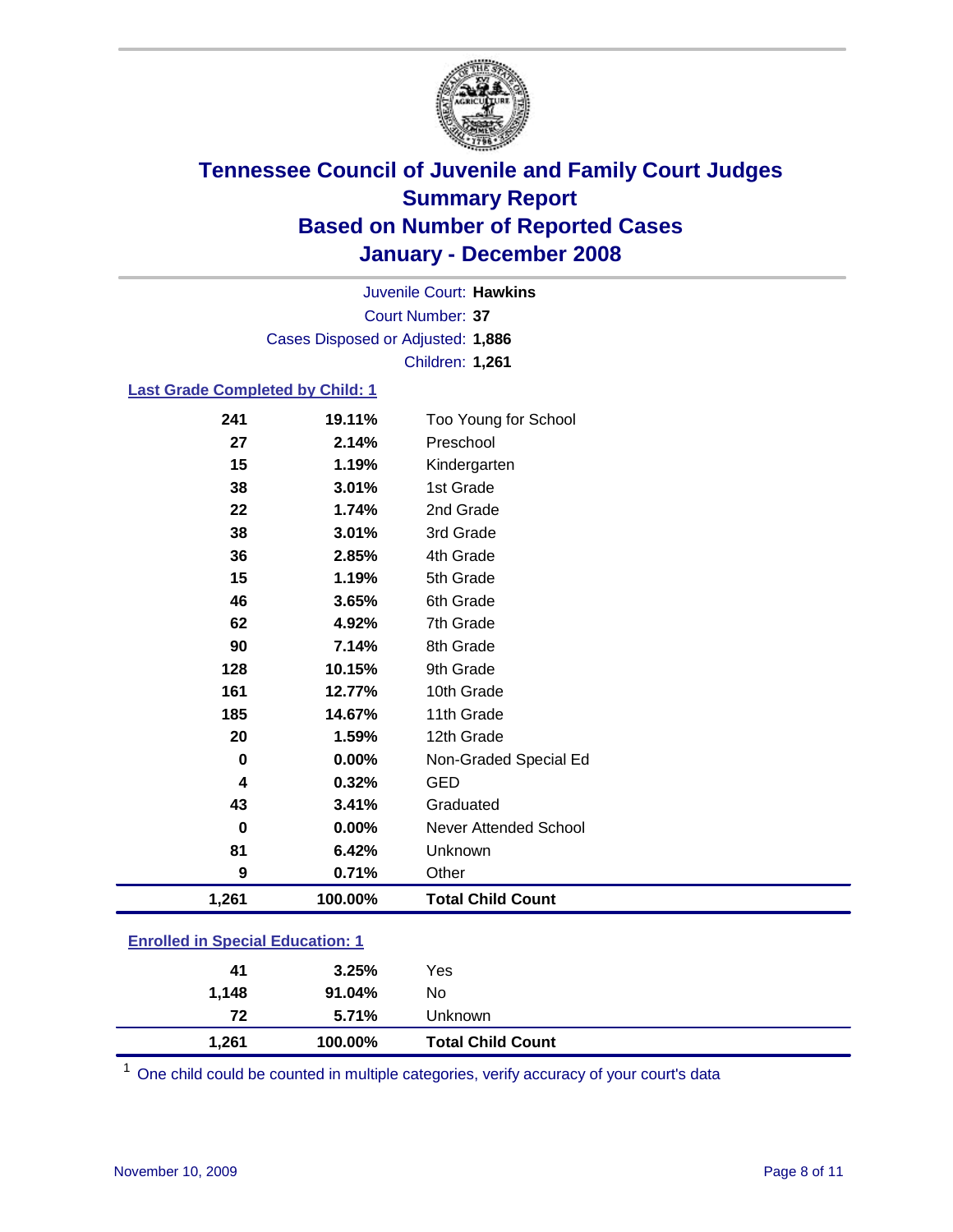

| Juvenile Court: Hawkins |                                   |                           |  |  |  |
|-------------------------|-----------------------------------|---------------------------|--|--|--|
|                         | Court Number: 37                  |                           |  |  |  |
|                         | Cases Disposed or Adjusted: 1,886 |                           |  |  |  |
|                         | Children: 1,261                   |                           |  |  |  |
|                         | <b>Action Executed By: 1</b>      |                           |  |  |  |
| 1,664                   | 81.33%                            | Judge                     |  |  |  |
| 0                       | $0.00\%$                          | Referee                   |  |  |  |
| 382                     | 18.67%                            | <b>YSO</b>                |  |  |  |
| 0                       | 0.00%                             | Other                     |  |  |  |
| 0                       | $0.00\%$                          | Unknown                   |  |  |  |
| 2,046                   | 100.00%                           | <b>Total Action Count</b> |  |  |  |

### **Formal / Informal Actions: 1**

| 72    | 3.52%    | Dismissed                                        |
|-------|----------|--------------------------------------------------|
| 0     | 0.00%    | Retired / Nolle Prosequi                         |
| 709   | 34.65%   | <b>Complaint Substantiated Delinquent</b>        |
| 69    | 3.37%    | <b>Complaint Substantiated Status Offender</b>   |
| 3     | 0.15%    | <b>Complaint Substantiated Dependent/Neglect</b> |
| 0     | 0.00%    | <b>Complaint Substantiated Abused</b>            |
| 0     | 0.00%    | <b>Complaint Substantiated Mentally III</b>      |
| 347   | 16.96%   | Informal Adjustment                              |
| 62    | 3.03%    | <b>Pretrial Diversion</b>                        |
| 5     | 0.24%    | <b>Transfer to Adult Court Hearing</b>           |
| 0     | $0.00\%$ | Charges Cleared by Transfer to Adult Court       |
| 753   | 36.80%   | Special Proceeding                               |
| 7     | 0.34%    | <b>Review Concluded</b>                          |
| 4     | 0.20%    | Case Held Open                                   |
| 15    | 0.73%    | Other                                            |
| 0     | $0.00\%$ | <b>Unknown</b>                                   |
| 2,046 | 100.00%  | <b>Total Action Count</b>                        |

<sup>1</sup> If different than number of Referral Reasons (2046), verify accuracy of your court's data.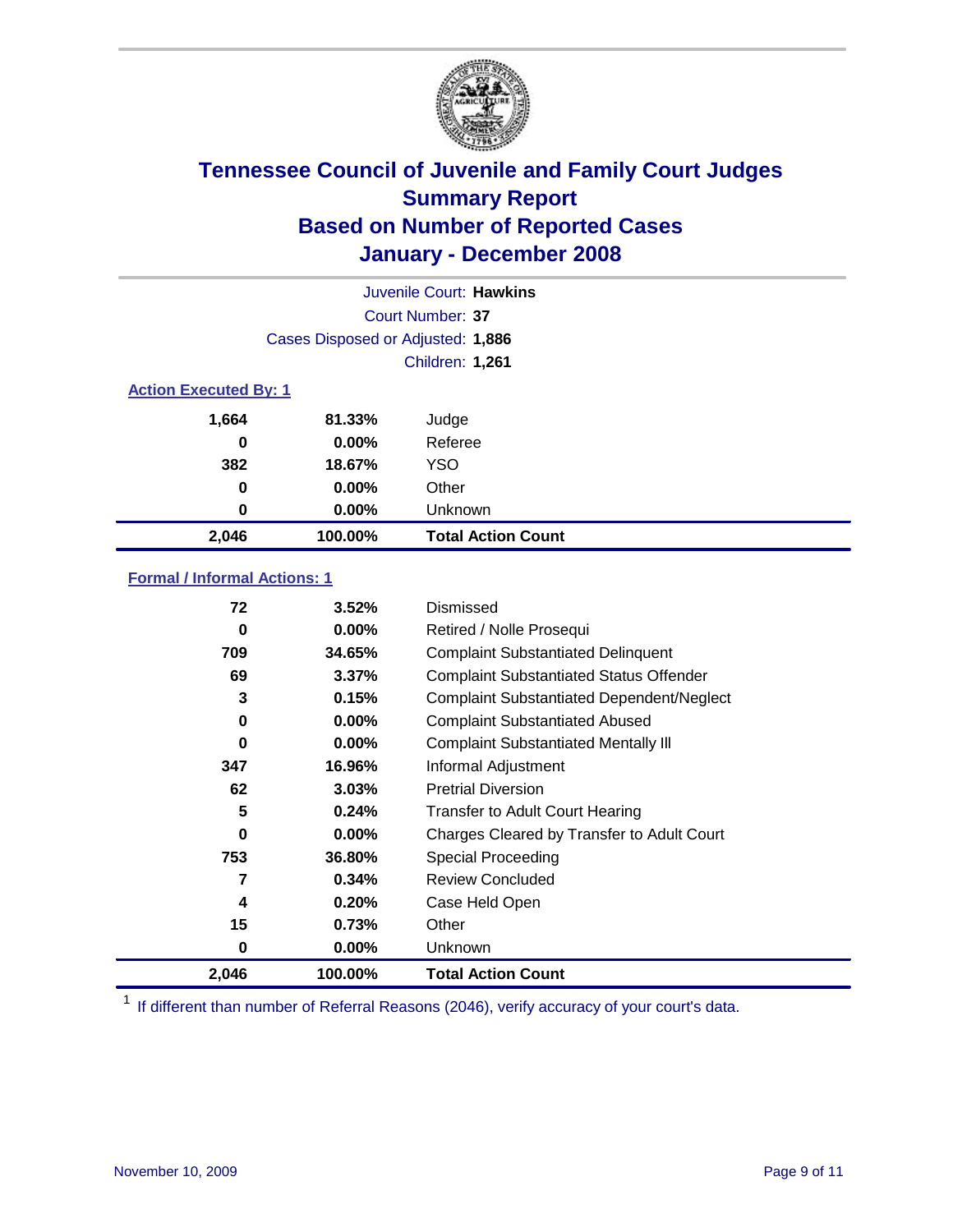

|                       |                                   | Juvenile Court: Hawkins                               |
|-----------------------|-----------------------------------|-------------------------------------------------------|
|                       |                                   | <b>Court Number: 37</b>                               |
|                       | Cases Disposed or Adjusted: 1,886 |                                                       |
|                       |                                   | <b>Children: 1,261</b>                                |
| <b>Case Outcomes:</b> |                                   | There can be multiple outcomes for one child or case. |
| 138                   | 3.76%                             | <b>Case Dismissed</b>                                 |
| 1                     | 0.03%                             | Case Retired or Nolle Prosequi                        |
| 6                     | 0.16%                             | Warned / Counseled                                    |
| 23                    | 0.63%                             | Held Open For Review                                  |
| 18                    | 0.49%                             | Supervision / Probation to Juvenile Court             |
| 2                     | 0.05%                             | <b>Probation to Parents</b>                           |
| 20                    | 0.54%                             | Referral to Another Entity for Supervision / Service  |
| 53                    | 1.44%                             | Referred for Mental Health Counseling                 |
| 31                    | 0.84%                             | Referred for Alcohol and Drug Counseling              |
| 0                     | 0.00%                             | <b>Referred to Alternative School</b>                 |
| 0                     | 0.00%                             | Referred to Private Child Agency                      |
| 129                   | 3.51%                             | Referred to Defensive Driving School                  |
| 0                     | 0.00%                             | Referred to Alcohol Safety School                     |
| 25                    | 0.68%                             | Referred to Juvenile Court Education-Based Program    |
| 4                     | 0.11%                             | Driver's License Held Informally                      |
| 0                     | 0.00%                             | <b>Voluntary Placement with DMHMR</b>                 |
| 0                     | 0.00%                             | <b>Private Mental Health Placement</b>                |
| 0                     | 0.00%                             | <b>Private MR Placement</b>                           |
| 0                     | 0.00%                             | Placement with City/County Agency/Facility            |
| 0                     | 0.00%                             | Placement with Relative / Other Individual            |
| 471                   | 12.82%                            | Fine                                                  |
| 305                   | 8.30%                             | <b>Public Service</b>                                 |
| 69                    | 1.88%                             | Restitution                                           |
| $\mathbf 2$           | 0.05%                             | <b>Runaway Returned</b>                               |
| 90                    | 2.45%                             | No Contact Order                                      |
| 6                     | 0.16%                             | Injunction Other than No Contact Order                |
| 0                     | 0.00%                             | <b>House Arrest</b>                                   |
| 0                     | 0.00%                             | <b>Court Defined Curfew</b>                           |
| 0                     | 0.00%                             | Dismissed from Informal Adjustment                    |
| 0                     | 0.00%                             | <b>Dismissed from Pretrial Diversion</b>              |
| 0                     | 0.00%                             | <b>Released from Probation</b>                        |
| 6                     | 0.16%                             | <b>Transferred to Adult Court</b>                     |
| 0                     | 0.00%                             | <b>DMHMR Involuntary Commitment</b>                   |